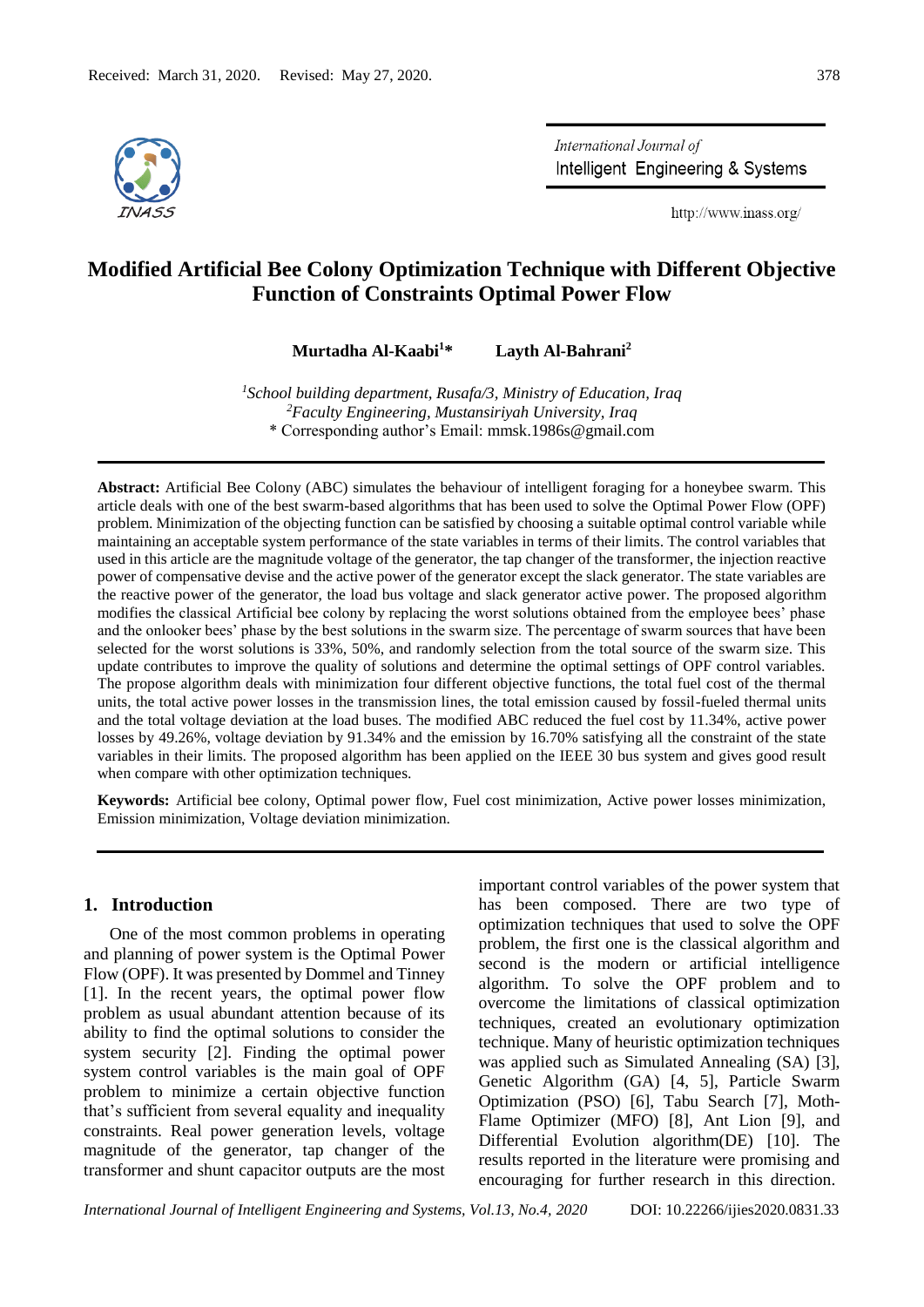Artificial Bee Colony (ABC) algorithm is one of the recently heuristic optimization algorithms based on the intelligent behavior of honeybees. It was presented by Karaboga in 2005 [11]. Three phases are involve for each cycle: employed bees phase, onlooker bees phase, and scout bees phase [12–15]. In benchmark problems, ABC is faster and more efficient than heuristic algorithms as have shown Comparative studies. As a result of its features, ABC algorithm have been effectively used in many power system problems such as optimal reactive power dispatch [16], Enhancing system loadability with multiple FACTS devices [17], Optimal location of UPFC to improve power system voltage stability [18], Optimal power flow in UPFC [19], Economic Dispatch in n power generation [20] and so on.

The formulation and objectives are varied in the OPF problem. So, no optimal algorithm produces for the best solutions for all OPF problems, and therefore there is a continuous need to create a new algorithm to solve the OPF problem with more efficiency.

The goal of using the ABC algorithm is simplicity, robustness, fewer parameters such as crossover rate and mutation rate in case GA and DE, the convergency is faster, the combination is easier and both exploration and exploitation.

Various methods that used to improve the ABC algorithm have been approached. In [21, 22], the ABC algorithm was improved by replacing two types of search operations, mutation and crossover of the DE algorithm. M. Chen proposed an improved artificial bee colony algorithm based on escaped foraging strategy [23].

In this article, the improvement of Artificial Bee Colony ABC is based on replacing the worst swarms by the best swarms in honeybee at each phase (employed bees and onlooker bees). This technique is used to solve the Optimal Power Flow OPF problem with various objective functions such as the total generation fuel costs, the total active power losses, the total amount of emission caused by the fossilfueled thermal units and the voltage profile improvement. Several runs are carried out on the standard IEEE 30-bus test system.

The rest of the article is organized as follows: Section 2 present the notation list of the variables that used in this article. Section 3 describes the mathematical problem formulation with different objective functions. Section 4 present the Artificial Bee Colony (ABC) algorithm in details. Section 5 explain the modified artificial bee colony. Simulation result and comparison with other optimization techniques are given in section 6. In the last section, the conclusions are drawn from this article.

## **2. Nomenclature and abbreviations**

The following notations will used in this paper.

| $x^T$                            | vector of state variables.                                                         |
|----------------------------------|------------------------------------------------------------------------------------|
| $u^T$                            | vector of control variables.                                                       |
| $N_L$                            | number of load buses.                                                              |
| $N_G$                            | number of generating units.                                                        |
| $N_t$                            | number of regulating transformers.                                                 |
| $N_c$                            | number of shunt compensators.                                                      |
| $ V_L $                          | magnitude voltage of the load bus.                                                 |
| $Q_G$                            | reactive power of the generators.                                                  |
| $P_{GS}$                         | active power of the slack generator.                                               |
| $P_G$                            | active power of the generator.                                                     |
| T                                | tap changer of the transformer.                                                    |
| $Q_{\mathcal{C}}$                | reactive power of shunt injection                                                  |
|                                  | compensator.                                                                       |
| $C_{Gi}$                         | total fuel cost of thermal generator i.                                            |
| $a_i, b_i, c_i$                  | fuel cost coefficients of the $i^{th}$ generator.                                  |
| $P_{Gi}$                         | active power of $i^{th}$ generator.                                                |
| $N_G$                            | number of generators with the slack bus.                                           |
| $P_{loss}$                       | active power losses.                                                               |
| $g_{(i,j)}$                      | line mutual conductance between buses i,j.                                         |
| $V_i, V_j$                       | magnitude voltages of the buses $i, j$ .                                           |
| $\delta_i$ , $\delta_j$          | phase angles of the voltages $V_i$ and $V_j$ .                                     |
| $V_d$                            | total voltage deviation at the load buses.                                         |
| $V_i$                            | per unit voltage at load bus <i>i</i> .                                            |
| $N_L$                            | number of load buses.                                                              |
| $E_{Gi}$                         | total emission cost (ton/h) of unit $i$ .                                          |
|                                  | $\alpha_i$ , $\beta_i$ , $\gamma_i$ emission coefficients of the <i>i</i> th unit. |
| $N_B$                            | total number of buses except slack bus.                                            |
| $N_L$                            | total number of load buses.                                                        |
| $P_i$                            | active power injection into $i^{th}$ bus.                                          |
| $Q_i$                            | reactive power injection into $i^{th}$ bus.                                        |
| $P_{Gi}$                         | active generated at bus <i>i</i> .                                                 |
| $Q_{Gi}$                         | reactive power generated at bus <i>i</i> .                                         |
| $P_{di}$                         | load active power at bus $i$ .                                                     |
| $Q_{di}$                         | load reactive power at bus <i>i</i> .                                              |
| $G_{ij}$ , $B_{ij}$              | line transfer conductance and susceptance                                          |
|                                  | of buses $i, j$ respectively.                                                      |
| $V_{Gi}^{min}$                   | min. voltage limit of generator <i>i</i> .                                         |
| $\sum_{i=1}^{n}$<br>Gi           | max. voltage limit of generator <i>i</i> .                                         |
| min-<br>$I_{Ti}$                 | min. tap changer limit of transformer i.                                           |
| r max<br>Ti                      | max. tap changer limit of transformer i.                                           |
| min<br>Ci                        | min. reactive power compensative devise                                            |
|                                  | at load bus <i>i</i> .                                                             |
| $Q_{\scriptscriptstyle C}^{max}$ | max. reactive power compensative devise                                            |
|                                  | at load bus <i>i</i> .                                                             |
| $P_{Gi}^{min}$                   | min. active power limit of generator                                               |
|                                  | <i>i</i> except the slack generator.                                               |
| $P_{Gi}^{max}$                   | max. active power limit of generator                                               |
|                                  | <i>i</i> except the slack generator.                                               |
| 7 min<br>'Li                     | min. voltage of the load bus i.                                                    |
| rmax<br>Li                       | max. voltage of the load bus <i>i</i> .                                            |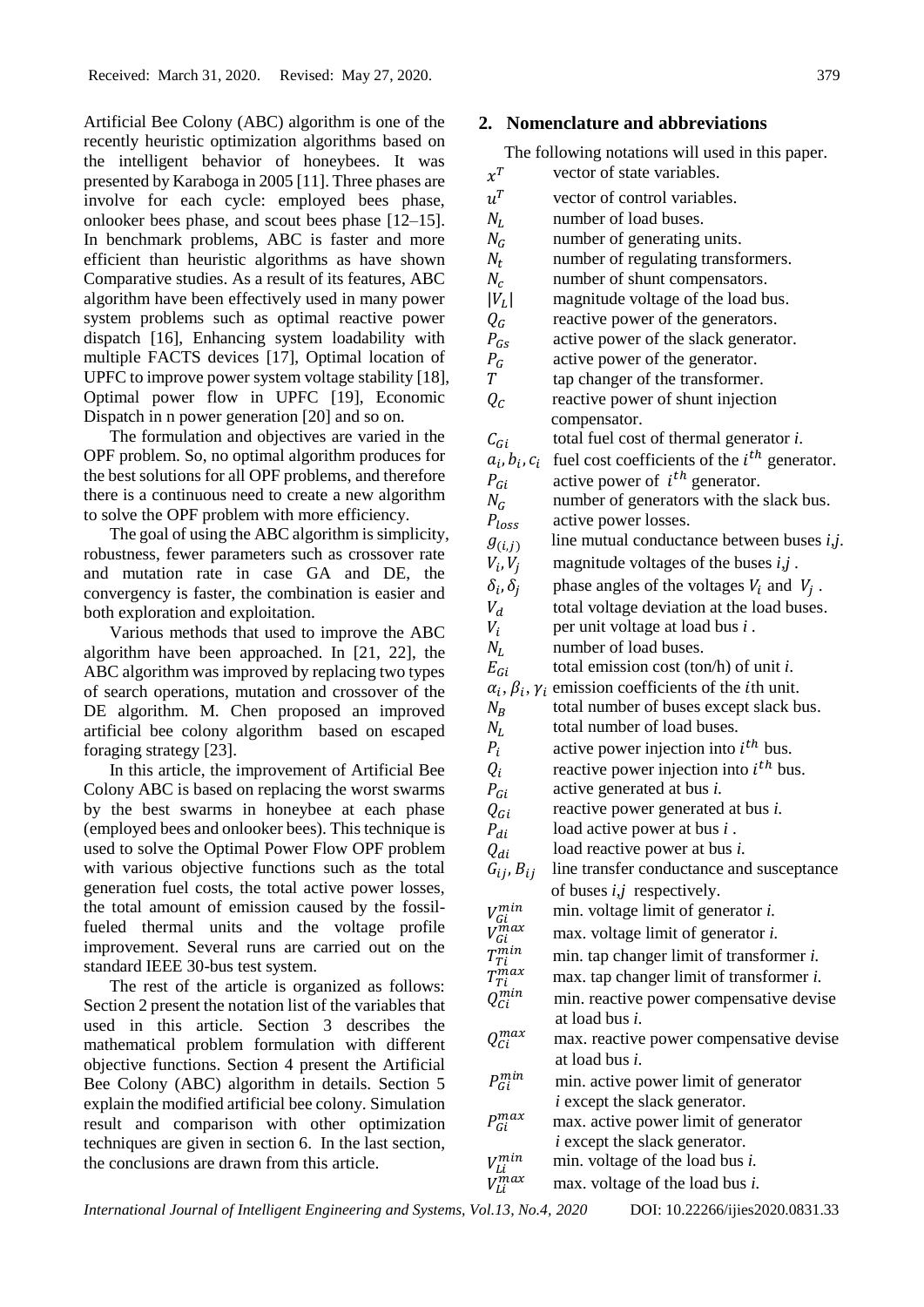| !ci               | min. reactive power of generator <i>i</i> .  |
|-------------------|----------------------------------------------|
| $J_{Gi}^{max}$    | max. reactive power of generator <i>i</i> .  |
| Ġс                | min. avtive power of slack generator.        |
| $P_{Gs}^{max}$    | max. active power of slack generator.        |
| rand              | randomly number between $[0, 1]$ .           |
| $x_{i,k}$         | randomly chosen solution different $x_{i,j}$ |
| $\emptyset_{i.i}$ | random number between $[0, 1]$ .             |
| $v_{i,i}$         | new solution (food source).                  |
| $p_i$             | probability value.                           |
| $fit_i$           | fitness value.                               |
| $f_i$             | normalized value.                            |
|                   |                                              |

#### **3. Problem formulation**

The Optimal Power Flow (OPF) can be mathematically formulated as a nonlinear optimization problem. Generally, the OPF problem can be mathematically expressed as follows:

Minimize 
$$
f(x, u)
$$
 (1)

subjected to  $g(x, u) = 0$  (2)

$$
h(x, u) \leq 0 \tag{3}
$$

where *f* is the objective function;

 $g$  is the equality constraints of the load flow analysis; h is the constraints of system operating.

The two vectors  $x$  and  $u$  are expressed in Eqs. (4) and (5) respectively.

$$
x^{T} = [ |V_{L1}|, ..., |V_{LN_{L}}|, Q_{G1} ... Q_{GN_{G}}, P_{Gs} ] \quad (4)
$$

$$
u^{T} = [P_{G2}, \dots, P_{GN_g}, [V_{G_1}], \dots, [V_{GN_G}], T_1, \dots, T_{N_t},
$$
  

$$
Q_{C1}, \dots, Q_{CN_G}]
$$
 (5)

The generators active powers (except slack bus) and generators bus voltages are continuous variables, whereas the tap changing transformers settings and the reactive power injection MVAr of the shunt capacitors are discrete variables.

## **3.1 Objective functions**

Four objective functions in this article are considered separately for each one to demonstrate the efficiency of the proposed algorithm.

#### **3.1.1. Fuel cost minimization**

The total fuel cost objective function of the thermal units can be expressed by:

$$
C_{Gi} = \sum_{i=1}^{N_G} a_i P_{Gi}^2 + b_i P_{Gi} + c_i
$$
 (6)

where  $a_i$ ,  $b_i$ ,  $c_i$  are the fuel cost coefficients of the  $i^{th}$  generator;

#### **3.1.2. The active power losses**

.

The active power losses of the transmission line can be expressed as:

$$
P_{loss} = \sum_{k=1}^{N} g_{(i,j)} (V_i^2 + V_j^2 - 2V_i V_j \cos \delta_{ij})
$$
 (7)

where  $\delta_{ij} = \delta_i - \delta_j$ ;

#### **3.1.3. Minimization of emission**

Due to fossil-fueled thermal units, the atmospheric pollutants product two types of emission gasses, Sulphur oxides  $SO<sub>r</sub>$  and Nitrogen oxides  $NO<sub>r</sub>$ . However, the total emission cost is defined as bellow [24]:

$$
E_{Gi} = \sum_{i=1}^{N_G} 10^{-2} (\alpha_i + \beta_i P_{G_i} + \gamma_i P_{G_i}^2) + \zeta_i \exp(\lambda_i P_{Gi})
$$
 (8)

where  $E_{Gi}$  is the total emission cost (ton/h) and  $\alpha_i$ ,  $\beta_i$ ,  $\gamma_i$ , are the emission coefficients of the *i*th unit.

#### **3.1.4. The voltage profile improvement**

The voltage profile improvement at load buses can be realized by minimizing the load bus voltage deviation from 1.0 per unit. The load bus voltage deviation can be expressed as:

$$
V_d = \sum_{i=1}^{N_L} |V_i| - 1 \tag{9}
$$

where  $V_d$  is the total voltage deviation at the load buses;  $V_i$  the per unit voltage at load bus i and  $N_L$  is the number of load buses [25].

#### **3.2 Objective constraints**

The objective functions optimization is determined to a number of equality and inequality constraints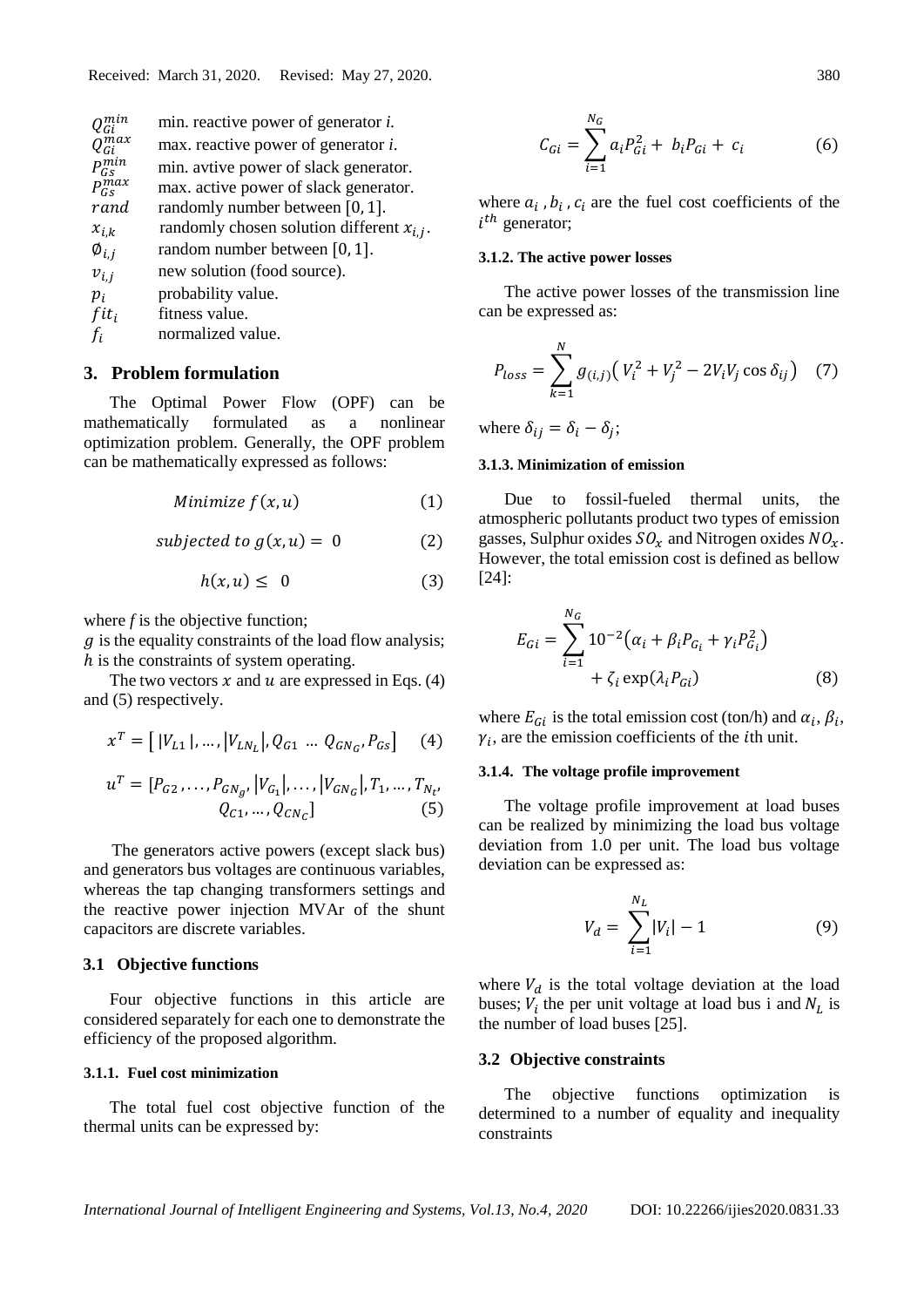#### **3.2.1. Equality constraints**

The equality constraints represent the equations:

- *Active power balance constraints*

$$
\sum_{i=1}^{N_B} P_i = P_{Gi} - P_{di} =
$$
  

$$
V_i \sum_{j=1}^{N_B} V_j [G_{ij} \cos \theta_{ij} + G_{ij} \cos \theta_{ij}]
$$
 (10)

- *Reactive power balance constraints*

$$
\sum_{i=1}^{N_L} P_i = P_{Gi} - P_{di} =
$$
  

$$
V_i \sum_{j=1}^{N_L} V_j [G_{ij} \sin \theta_{ij} + G_{ij} \sin \theta_{ij}]
$$
 (11)

where  $\theta_{ij} = \theta_i - \theta_j$ ;

#### **3.2.2. Inequality constraints**

These constraints have two type

$$
V_{Gi}^{min} \le V_{Gi} \le V_{Gi}^{max} \quad i = 1, 2, \dots, N_L \tag{12}
$$

$$
T_i^{min} \le T_i \le T_i^{max} \quad i = 1, 2, \dots, N_T \tag{13}
$$

$$
Q_{Ci}^{min} \le Q_{Gi} \le Q_{Ci}^{max} \quad i = 1, 2, \dots, N_C \tag{14}
$$

$$
P_{Gi}^{min} \le P_{Gi} \le P_{Gi}^{max} \quad i = 1, 2, \dots, N_G - 1 \quad (15)
$$

The *inequality constraints on state variable* 

$$
V_{Li}^{min} \le V_{Li} \le V_{Li}^{max} \ \ i = 1, 2, \dots \dots, N_L \tag{16}
$$

$$
Q_{Gi}^{min}\leq Q_{Gi}\leq Q_{Gi}^{max}~i=1,2,\ldots\ldots,N_{G}~~(17)
$$

$$
P_{GS}^{min} \le P_{GS} \le P_{GS}^{max} \tag{18}
$$

## **4. Artificial bee colony (ABC) algorithm**

Artificial bee colony is presented by Karaboga for numerical optimization [11]. It simulates the behavior of intelligent foraging for honeybee swarms. It is a robust, simple and population based stochastic optimization algorithm. The food source refers to a

probable solution and the nectar amount of a food source represents the quality (fitness) of the related solution of the problem to be optimized. The number of solutions is equal to the number of employed bees or the onlooker bees.

In the first step, the ABC algorithm produces initial population with randomly distributed in the range of variables (employed bees or onlooker bees)  $x_i$  ( $i = 1, 2, ..., SN$ ) is a D-dimensional vector, where *SN* denotes the size of employed bees or onlooker bees. Eq. (19) used to find a new source by using the following expression:

$$
x_{i,j} = x_{j,min} + rand[0,1] \times (x_{j,min} - x_{j,min}) \quad (19)
$$

where  $x_{j,min}$  and  $x_{j,max}$  are the minimum and maximum limits of variables to be optimized, and r and denotes a randomly number between [0, 1].

Secondly, the population of the positions (solutions) is subjected to repeated cycles,  $Y = 1$ , 2, . . ., MCN, of the search processes of the employed, onlooker and the scout bees. Employed bees have many of modification on the position in her memory. It will be produced according to the local information and the nectar amount (fitness value) of the new source. If the new nectar amount has equal or better than that of the previous one, it replaces the previous one in her memory. Otherwise, the old one is retained in her memory. Each employed bee identifies new sources whose amounts are equal to the half of the total sources. In order to produce a new food source from the old one saved in the memory; the following expression is used:

$$
v_{i,j} = x_{i,j} + \emptyset_{i,j} \times (x_{i,j} - x_{i,k})
$$
 (20)

In Eq. (20),  $k \in \{1, ..., SN\}$  and  $j \in \{1, ..., D\}$ are randomly chosen indexes, where, *D* is the number of optimization parameters; *SN* denotes the size of employed bees or onlooker bees;  $x_{i,k}$  is a randomly chosen solution different from  $x_{i,j}$ ,  $\phi_{i,j}$  is a random number between [0, 1] and  $v_{i,i}$  denoted the new solution (food source).

In the third step, all food source information will share between employed bees and onlooker bees and select a food source depending on the probability given in Eq. (21)

$$
p_i = \frac{fit_i}{\sum_{n=1}^{SN} fit_i}
$$
 (21)

where  $p_i$  and  $fit_i$  are the probability and the fitness value associated with of the solution  $i$ . If the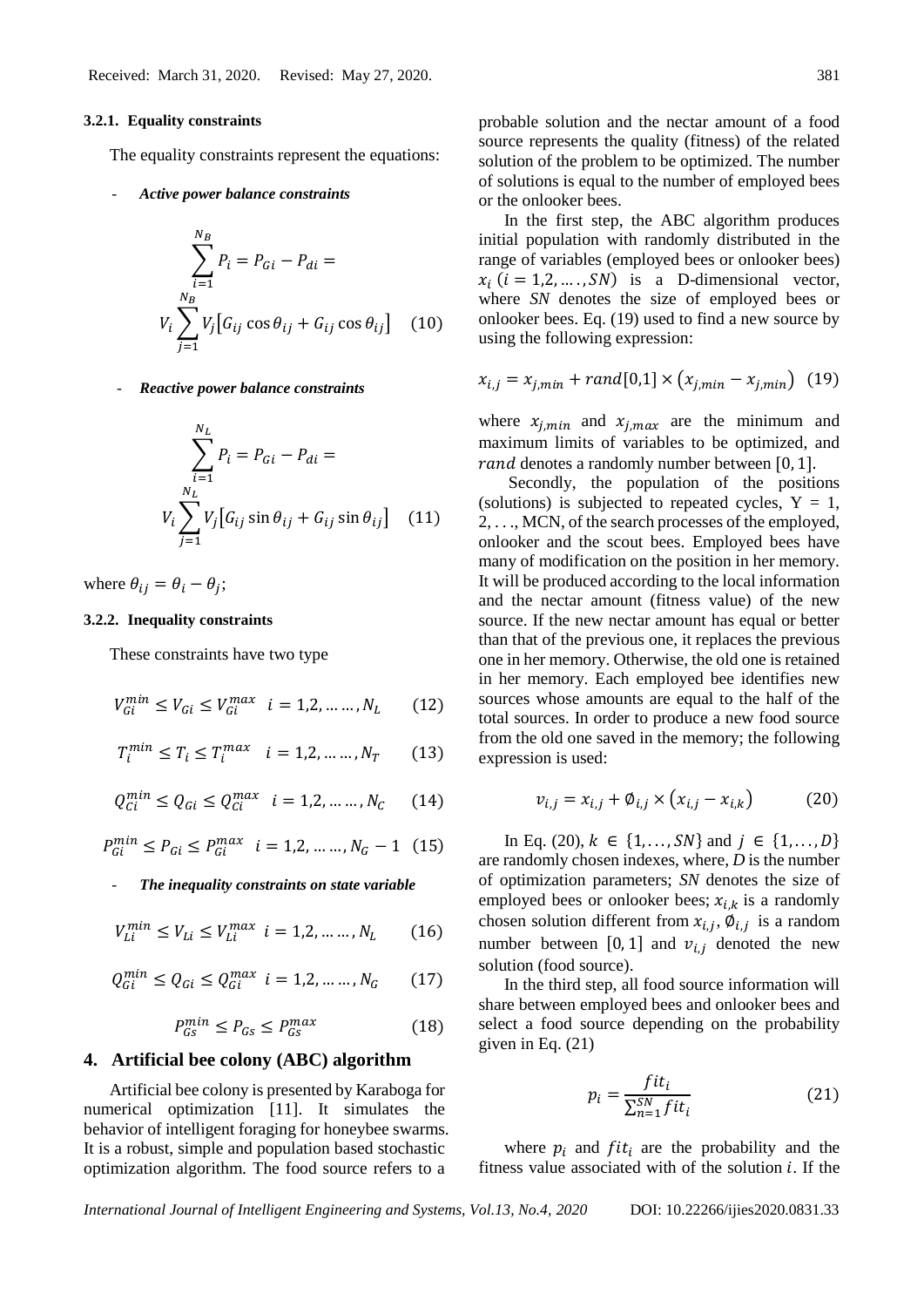nectar amount is equal or better than that of the old one, it keeps the new one and abandoned the old one. For simplifying problem, the following expression are used to calculate  $fit_i$ :

$$
fit_i = \begin{cases} \frac{1}{1+f_i} & \text{if } f_i \ge 0\\ 1+f_i & \text{if } f_i < 0 \end{cases} \tag{22}
$$

where  $f_i$  represents the normalized value for the objective function. Finally, the scout bees are mainly responsible for a new food source randomly in each colony. They are chosen from the employed bees with taking into consideration the limit parameters. The employed bee will be a scout when the food source is not improved by the predetermined number of trials. The number of incomings and outgoings to a source is an important control parameter and which is called "limit ". The expression which identifies a scout bee is given in Eq. (19).

## **5. Modified artificial bee colony**

To achieve optimal optimization performance, the ability of exploration and exploitation must be well balanced. In the ABC algorithm, the onlooker carries out the exploitation process and the exploration process are accomplished by employed and scout bees. This algorithm is modified by determining the best solutions (minimum objective function) and the worst solutions (maximum objective function) in descending order, then delete the worst solutions and replaced by the best solutions for each phase (the employed bee and onlooker bee) at each iteration according to three types of swarm source shown below as followed :

- 1- Type 1: the percentage of the worst solutions of employed bees and onlooker bees is 33% and 67% respectively.
- 2- Type 2: the percentages of the worst solutions of employed bees and the onlooker bee are 50%.
- 3- Type 3: randomly choosing to determine the worst solutions for both bees.

To demonstrate the effectiveness and strength of this technique, the three types of swarm source are used to minimize different objective function depending on the percentage that have been selected from the worst solutions and replacing them with the best solutions in the employee bees phase and the onlooker bees phase in the swarm size.

Fig. 1 illustrates the flow chart of proposed MABC algorithm.



Figure. 1 Flowchart of proposed MABC algorithm

#### **6. Simulation result**

Applying the artificial bees algorithm to solve the OPF problem was carried out on the IEEE-30 bus systems and compared its simulation results with those of GA, PSO, DE, ABC, TSA, SCA, SFLA and JA [5, 10, 16, 25-40]. The generation cost and emission coefficients of IEEE-30 bus system given in Table 1 and Table 2 respectively. The system contains 6 generation stations with 4 transformers and 41 transmission lines as shown in Fig. 2 [28].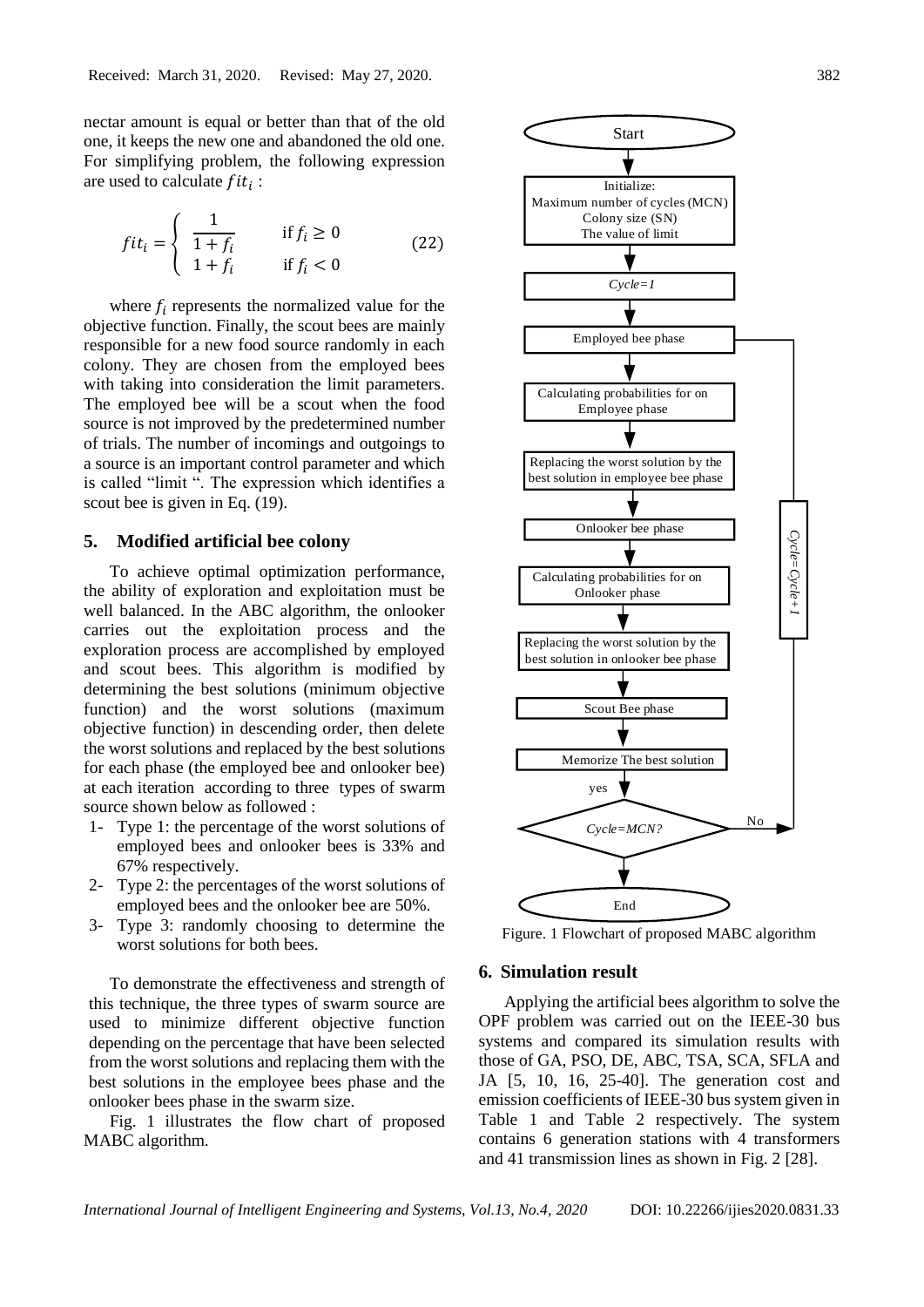Table 1. Generation cost coefficients for IEEE30 bus

| <b>Bus</b> | Cost coefficients |      |            |  |  |  |  |
|------------|-------------------|------|------------|--|--|--|--|
| No.        | a                 |      | C          |  |  |  |  |
|            |                   |      | $3.7ee-3$  |  |  |  |  |
|            |                   | 1.75 | 1.75e-2    |  |  |  |  |
|            |                   |      | $6.25E-2$  |  |  |  |  |
| о          |                   | 3.25 | $8.3E - 3$ |  |  |  |  |
| 11         |                   |      | $2.5E-2$   |  |  |  |  |
| 13         |                   |      | $2.5E-2$   |  |  |  |  |

Table 2. Generation emission coefficients for IEEE30 bus

| <b>Bus</b>                    | <b>Emission coefficients</b> |          |       |          |       |  |  |  |  |  |  |  |
|-------------------------------|------------------------------|----------|-------|----------|-------|--|--|--|--|--|--|--|
| No.                           | $\alpha$                     |          |       |          | λ     |  |  |  |  |  |  |  |
|                               | 4.091                        | $-5.554$ | 6.490 | $2.0e-4$ | 2.857 |  |  |  |  |  |  |  |
| $\mathfrak{D}_{\mathfrak{p}}$ | 2.543                        | $-6.047$ | 5.638 | $5.0e-4$ | 3.33  |  |  |  |  |  |  |  |
| $\overline{5}$                | 4.258                        | $-5.094$ | 4.586 | $1.0e-6$ | 8.0   |  |  |  |  |  |  |  |
| 8                             | 5.326                        | $-3.550$ | 3.380 | $2.0e-3$ | 2.0   |  |  |  |  |  |  |  |
| 11                            | 4.258                        | $-5.094$ | 4.586 | $1.0e-6$ | 8.0   |  |  |  |  |  |  |  |
| 13                            | 6.131                        | $-5.555$ | 5.151 | $1.0e-5$ | 6.67  |  |  |  |  |  |  |  |



Figure. 2 Single-line diagram of IEEE 30-bus test system

Table 3. Comparison of proportional the swarm source

| <b>Types</b> | <b>Objective Function</b> |        |          |           |  |  |
|--------------|---------------------------|--------|----------|-----------|--|--|
|              | Active<br>Fuel            |        | Emission | Voltage   |  |  |
|              | cost                      | losses | (ton/h)  | deviation |  |  |
|              | $(\frac{\xi}{h})$         | (MW)   |          | (pu)      |  |  |
| Type 1       | 799.58                    | 2.8864 | 0.2048   | 0.1069    |  |  |
| Type 2       | 799.38                    | 2.8969 | 0.2048   | 0.1017    |  |  |
| Type 3       | 799.40                    | 2.8894 | 0.2048   | 0.1197    |  |  |



Figure. 3 The convergence plot for fuel cost function

## **6.1 Case 1: Fuel cost minimization**

The objective function is to minimize the fuel cost  $C_G$  that defined in Eq. (6). The minimum fuel cost obtained from the modified ABC approach based on the three types of swarm source type 1, type 2 and type 3 was 799.5893 \$/h, 799.3862 \$/h and 799.4071 \$/h respectively as shown in Table 3. Fig. 3 shows the fast convergence to the optimal solution based on type 2 (the best one). Table 4 illustrate control variables of OPF for the best solution. The fuel cost is reduced from the initial value 901.6391 \$/h to optimal value 799.386 \$/h with reduction equal to 11.34%.

### **6.2 Case 2: Active power losses minimization**

In this case, the objective function is to minimize the active power losses  $P_{loss}$  that defined in equation (7). According to the three types of the swarm source of the modified ABC type 1, 2 and 3, the minimum active power losses was 2.8864 MW, 2.8969 MW and 2.8894 MW respectively as shown in Table 3. The best solution is given in type 1. Fig. 4 shows the convergence of the minimum active power losses based on type 1 (the best one). The total active power losses are reduced by up to 49.26% compared to the initial active power losses 5.6891 MW as shown in Table 4 where the optimal active power losses for the best type of the swarm source was 2.8864 MW.

#### **6.3 Case 3: Emission cost minimization**

The total emission minimization of the generators  $E_G$  is defined in Eq. (8). All the three types of swarm source are equally for the best solution as shown in Table 3. The total emission reduced from the initial value 0.239 ton/h to the optimal value 0.2048 ton/h with reduction ratio of 16.7% as given in Table 4. Fig. 5 illustrates the convergence characteristic of the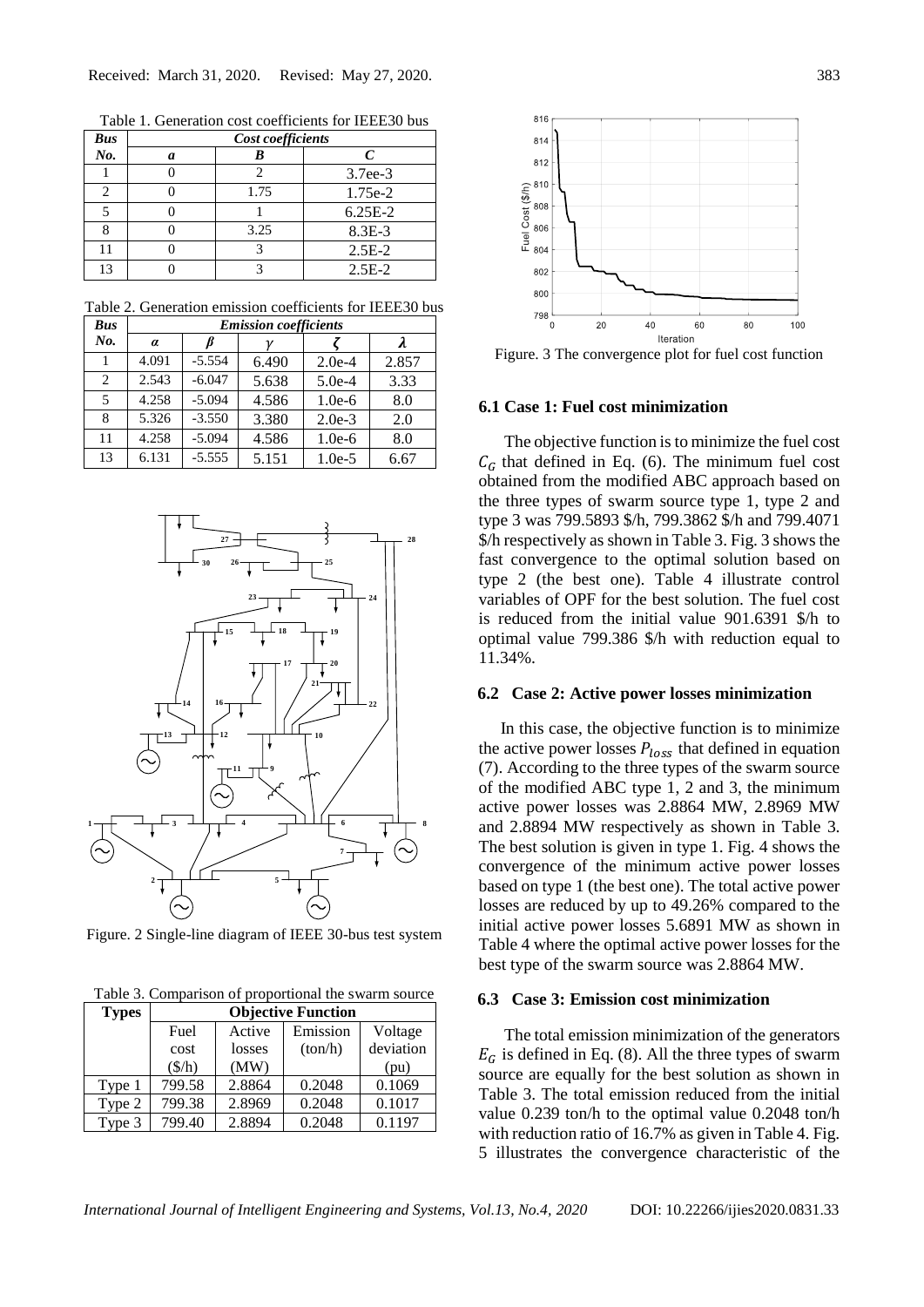| <b>Control variables</b>             |                        |                  | Limit          | <b>Initial</b>   | <b>Fuel cost</b> | <b>Active</b> | <b>Voltage</b> | <b>Emission</b> |
|--------------------------------------|------------------------|------------------|----------------|------------------|------------------|---------------|----------------|-----------------|
|                                      |                        | Ma               | Min            |                  |                  | power losses  | deviation      |                 |
|                                      |                        | $\mathbf X$      |                |                  |                  |               |                |                 |
|                                      | P <sub>2</sub>         | 20               | 80             | 80               | 48.7538          | 79.9959       | 33.7391        | 67.1785         |
|                                      | $P_5$                  | 15               | 50             | 50               | 21.1924          | 49.994        | 38.424         | 49.9998         |
| Generator<br>active<br>power<br>(MW) | $P_8$                  | 10               | 35             | 20               | 21.4388          | 34.9975       | 33.6407        | 34.9997         |
|                                      | $P_{11}$               | 10               | 30             | 20               | 11.6952          | 29.9994       | 29.1491        | 29.9991         |
|                                      | $P_{13}$               | $\overline{12}$  | 40             | $\overline{20}$  | 12.0059          | 39.9997       | 13.0961        | 39.9997         |
|                                      | $V_1$                  | 0.95             | 1.1            | 1.05             | 1.1              | 1.0998        | 1.0188         | 1.1             |
|                                      | $\boldsymbol{V}_2$     | 0.95             | 1.1            | 1.04             | 1.0871           | 1.0969        | 1.0122         | 1.0973          |
| Generator                            | $V_{\rm 5}$            | 0.95             | 1.1            | 1.01             | 1.0612           | 1.0773        | 1.0178         | 1.0817          |
|                                      | $V_{8}$                | 0.95             | $1.1\,$        | 1.01             | 1.0679           | 1.0855        | 1.0113         | 1.0872          |
| Voltage (pu)                         | $V_{11}$               | 0.95             | 1.1            | 1.05             | 1.0996           | 1.0999        | 1.0387         | 1.0989          |
|                                      | $V_{13}$               | 0.95             | 1.1            | 1.05             | 1.0991           | 1.1           | 0.9972         | 1.0999          |
|                                      | $T_{11}$               | 0.9              | 1.1            | 1.078            | 1.0467           | 0.9994        | 0.9532         | 1.0239          |
| Position                             | $T_{12}$               | 0.9              | 1.1            | 1.069            | 0.9507           | 1.0232        | 1.0219         | 1.0687          |
| Tap                                  | $T_{15}$               | 0.9              | 1.1            | 1.032            | 1.0988           | 0.9511        | 0.9509         | 0.952           |
|                                      | $T_{36}$               | 0.9              | 1.1            | 1.068            | 0.9841           | 0.9822        | 0.9694         | 0.9953          |
|                                      | $Q_{c10}$              | $\boldsymbol{0}$ | $\sqrt{5}$     | $\overline{0}$   | 4.9657           | 4.9375        | 4.7634         | 4.4083          |
|                                      | $Q_{C12}$              | $\overline{0}$   | $\overline{5}$ | $\overline{0}$   | 4.8689           | 4.9835        | 2.997          | 0.0769          |
|                                      | $\bm{Q}_{c15}$         | $\boldsymbol{0}$ | $\overline{5}$ | $\boldsymbol{0}$ | 4.5424           | 4.6936        | 4.7707         | 4.8999          |
|                                      | $Q_{17}$               | $\overline{0}$   | $\overline{5}$ | $\mathbf{0}$     | 4.9925           | 4.9693        | 0.3197         | 4.6113          |
| (MVAr)                               | $\boldsymbol{Q}_{c20}$ | $\overline{0}$   | $\overline{5}$ | $\overline{0}$   | 4.6231           | 4.8142        | 4.937          | 4.4519          |
|                                      | $\boldsymbol{Q_{21}}$  | $\boldsymbol{0}$ | $\overline{5}$ | $\boldsymbol{0}$ | 4.5904           | 4.9863        | 4.9909         | 4.8163          |
| <b>Shunt Element</b>                 | $\bm{Q}_{c23}$         | $\mathbf{0}$     | $\overline{5}$ | $\boldsymbol{0}$ | 4.6889           | 4.1282        | 4.9569         | 4.9561          |
|                                      | $Q_{24}$               | $\boldsymbol{0}$ | $\sqrt{5}$     | $\mathbf{0}$     | 4.9371           | 4.9918        | 4.9175         | 4.9868          |
|                                      | $Q_{29}$               | $\overline{0}$   | $\overline{5}$ | $\overline{0}$   | 2.8721           | 3.1465        | 2.9494         | 2.3209          |
|                                      |                        |                  |                |                  |                  |               |                |                 |
| Fuel cost (\$/h)                     |                        |                  |                | 901.6391         | 799.386          | 967.1569      | 840.989        | 943.3064        |
| Power losses (MW)                    |                        |                  |                | 5.6891           | 8.6928           | 2.8864        | 6.8492         | 3.0385          |
| <b>Voltage deviation</b>             |                        |                  |                | 1.1747           | 1.4212           | 0.1499        | 0.1017         | 1.6315          |
| <b>Emission</b>                      |                        |                  |                | 0.239            | 0.3661           | 0.2072        | 0.2833         | 0.2048          |
| <b>Reduction ratio</b>               |                        |                  |                |                  | 11.34%           | 49.26%        | 91.34%         | 16.70%          |
| <b>Slack generator</b>               |                        | 20               | 200            | 99.23            | 177.0267         | 51.3197       | 142.2207       | 64.2819         |
| active power $P_{Gs}$                |                        |                  |                |                  |                  |               |                |                 |

Table 4. Control variables and result simulation for the best objective functions



Figure. 4 The convergence plot for power losses function

ABC algorithm to the global optimal solution for the system after 100 iterations.

#### **6.4 Case 4: Voltage profile improvement**

In this case, the objective function that taken into consideration is the voltage profile improvement  $V<sub>d</sub>$  which can be achieved by minimization the load bus voltage deviations from 1.0 per unit. This objective function can be expressed as in Eq. (9). The best solution of the system voltage profile was 0.1017 p.u based on type 2 of the swarm source as shown in Table 3. Fig. 6 shows the convergence characteristic curve of the system voltage profile based on type 2 of the proposed ABC algorithm. The voltage profile is greatly improved compared with the other pervious objective function, where the total voltage deviations is reduced from the initial value 1.1747 pu to the optimal value 0.1017 pu with a reduction of 91.34% as given in Table 4.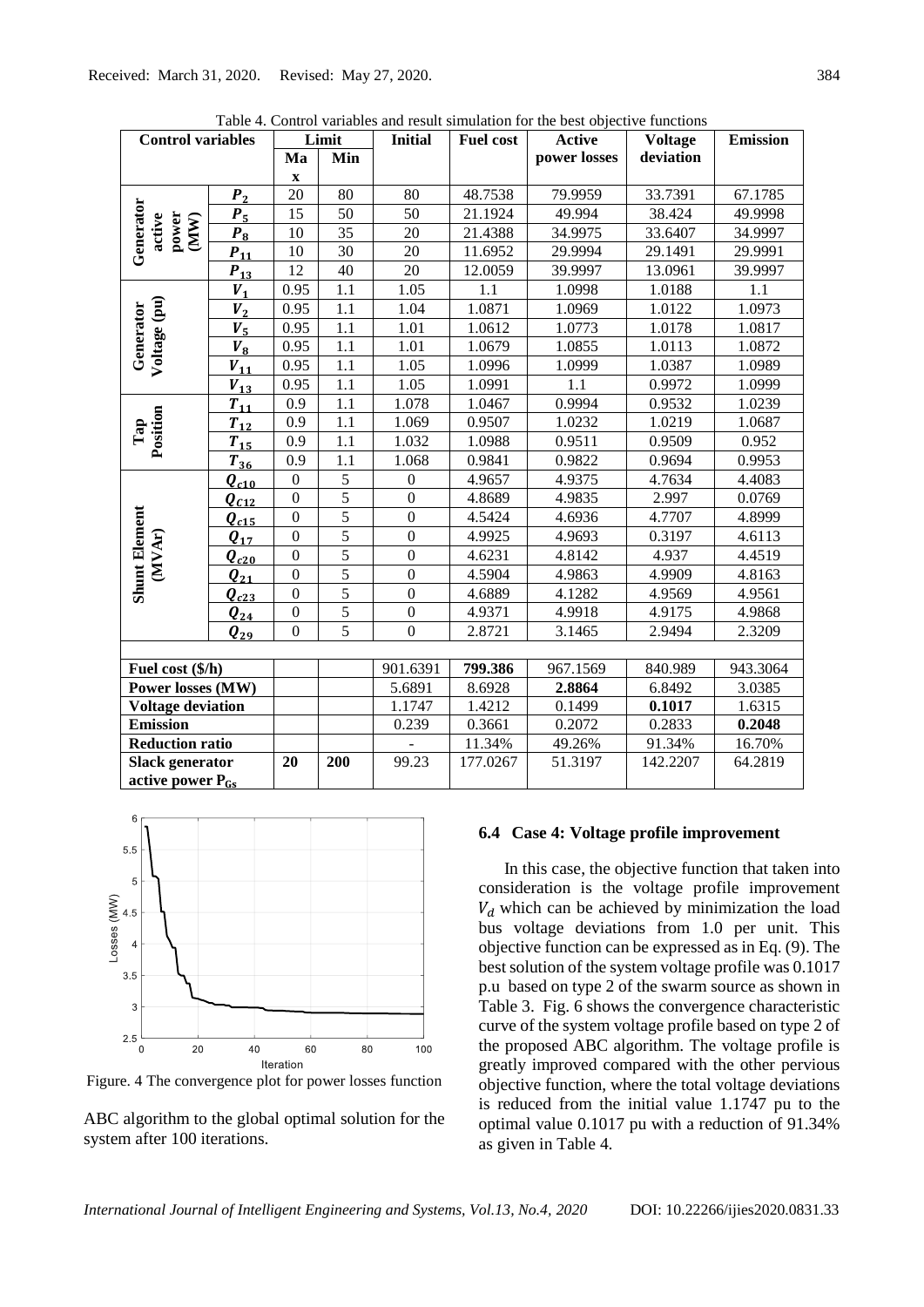

Figure. 5 The Convergence plot for emission function



Figure. 6 The Convergence plot for voltage deviation function



Figure. 7 System voltage profile

The optimal control variables for the best objective function based on the modified ABC are given in Table 4.

Table 5 illustrate the results of comparison among the proposed modified ABC algorithm with the other optimization techniques.

The propose algorithm satisfied the constraint OPF by finding the optimal control variables for best objective functions keeping the state variables of the active power of the slack generator, load voltages and the reactive power of the generators in their maximum and minimum limits as shown in Table 4, Table 6 and Fig. 7 respectively.

| <b>Methods</b>          | <b>Fuel cost</b>              | <b>Active power</b> | <b>Emission</b> | Voltage      |
|-------------------------|-------------------------------|---------------------|-----------------|--------------|
|                         | $(\frac{\mathcal{S}}{\hbar})$ | losses(MW)          | (ton/h)         | profile (pu) |
| Initial                 | 901.6391                      | 5.830               | 0.3661          | 1.1747       |
| IGA [32]                | 800.805                       | NA                  | NA.             | NA           |
| Gradient [30]           | 804.853                       | NA.                 | NA.             | NA.          |
| EGA [34]                | NA                            | 3.2008              | NA.             | NA.          |
| <b>DE</b> [27]          | 800.56                        | 3.240               | NA.             | NA.          |
| DE [35]                 | 799.365                       | 2.9748              | NA.             | NA.          |
| <b>MSLFA</b> [33]       | NA                            | NA                  | 0.2056          | NA           |
| PSO [26]                | 801.66                        | 3.032               | NA.             | NA           |
| <b>SLFA</b> [33]        | NA                            | NA.                 | 0.2063          | NA.          |
| ABC [31]                | 800.6600                      | 3.1078              | 0.204826        | NA.          |
| <b>MSCA</b> [36]        | NA                            | 2.9334              | NA.             | 0.1031       |
| IABC [37]               | <b>NA</b>                     | 3.084               | NA.             | NA           |
| GA [33]                 | <b>NA</b>                     | <b>NA</b>           | 0.21170         | NA           |
| Hybrid PSO and GSA [38] | <b>NA</b>                     | <b>NA</b>           | <b>NA</b>       | 0.12674      |
| Jaya [39]               | NA                            | NA                  | <b>NA</b>       | 0.1273       |
| (EGA-DQLF) [40]         | NA                            | <b>NA</b>           | <b>NA</b>       | 0.111        |
| Proposed algorithm ABC  | 799.3862                      | 2.8864              | 0.2048          | 0.1017       |

Table 5. Comparisons of the results obtained using different optimization techniques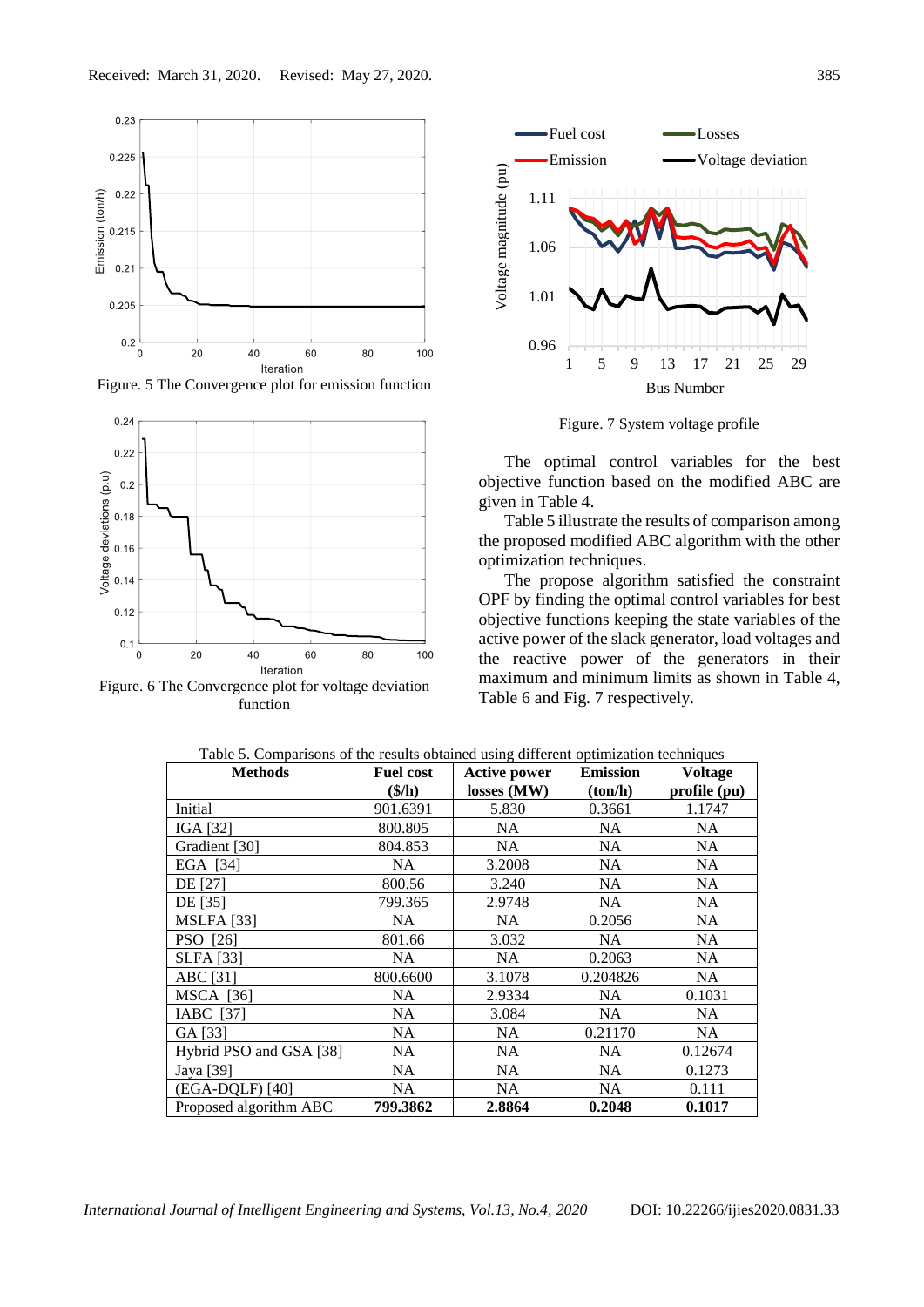| Unit   | $\boldsymbol{Q}_{G_i \, (min)}$ | $\boldsymbol{Q}_{G_i \, (\text{max})}$ | $Q_{G_i}$ (MVAr) | $Q_{G_i}$ (MVAr) for | $Q_{G_i}$ (MVAr) for | $Q_{G_i}$ (MVAr) |
|--------|---------------------------------|----------------------------------------|------------------|----------------------|----------------------|------------------|
| number | (MVAr)                          | (MVAr)                                 | for fuel cost    | active power losses  | voltage deviation    | for Emission     |
|        | $-20$                           | <b>200</b>                             | $-9.939$         | $-3.3563$            | $-17.0454$           | $-7.83$          |
|        | $-20$                           | 100                                    | 30.8858          | 18.5594              | 20.5652              | 19.1057          |
|        | $-15$                           | 80                                     | 32.6568          | 25.5385              | 54.557               | 28.1862          |
|        | $-15$                           | 60                                     | 39.8395          | 35.3486              | 55.2374              | 32.932           |
|        | $-10$                           | 50                                     | 7.0163           | 15.0023              | 16.641               | 19.9798          |
| 13     | $-15$                           | 60                                     | 23.7225          | 9.6671               | $-8.3773$            | 16.2358          |

Table 6. The state variable of reactive power of the generators of OPF based on modified ABC technique

## **5. Conclusions**

This article presented a modifying for the classical Artificial Bee Colony (ABC) to solving Optimal Power Flow problem (OPF). The proposed algorithm demonstrates the robustness, flexibility, effectiveness and successfully applied to solve OPF. To show the effectiveness of this approach, the objective function of fuel cost, active power losses, emission, and voltage deviation have been applied and tested using the IEEE 30-bus system. The modified ABC based on determining the worst solutions for each phase (employed bee phase and onlooker bee phase) then replace its by the best solutions at each iteration to improve the quality of solutions and select the optimal control variables for the best different objective function. The worst solutions that chosen in this algorithm is 33%, 50%, and random selection from the total swarm source. The proposed approach has fast convergence and quality solution when compare with other methods in the literature. The performance of ABC algorithm indicating its effectiveness for solving OPF problems, especially for large systems.

### **Conflicts of Interest**

The authors identify and declare that there is no any personal circumstances or interest that may be perceived as inappropriately influencing the representation or interpretation of reported research results.

## **Author Contributions**

Conceptualization, Layeth Al-Bahrani and Murtadha Al-Kaabi; methodology, Layeth Al-Bahrani and Murtadha Al-Kaabi; software, Layeth Al-Bahrani and Murtadha Al-Kaabi; validation, Murtadha Al-Kaabi; formal analysis, Layeth Al-Bahrani and Murtadha Al-Kaabi; investigation, Layth Al-Bahrani; resources, Murtadha Al-Kaabi; data curation, Murtadha Al-Kaabi; writing—original draft preparation, Murtadha Al-Kaabi; writing review and editing, Layth Al-Bahrani; visualization, Layeth Al-Bahrani, and Murtadha Al-Kaabi; supervision, Layeth Al-Bahrani; project administration, Layeth Al-Bahrani and Murtadha Al-Kaabi; funding acquisition, Layeth Al-Bahrani, and Murtadha Al-Kaabi.

### **Acknowledgments**

The authors would like to acknowledge the department of Electrical Engineering, Mustansiriyah University for their encourage and support.

#### **References**

- [1] H. Dommel and W. Tinney, "Optimal Power Flow Solutions", *IEEE Transactions on Power Apparatus and Systems*, Vol. PAS-87, No. 10, pp. 1866–1876, 1968.
- [2] M. Kumari and S. Maheswarapu, "Enhanced Genetic Algorithm based computation technique for multi-objective Optimal Power Flow solution", *International Journal of Electrical Power and Energy Systems*, Vol. 32, No. 6, pp. 736–742, 2010.
- [3] V. Miranda, D. Srinivasan, and L. Proença, "Evolutionary computation in power systems", *International Journal of Electrical Power and Energy Systems*, Vol. 20, No. 2, pp. 89–98, 1998.
- [4] L. Lai, J. Ma, R. Yokoyama, and M. Zhao, "Improved genetic algorithms for optimal power flow under both normal and contingent operation States", *International Journal of Electrical Power and Energy Systems*, Vol. 19, No. 5, pp. 287–292, 1997.
- [5] M. Osman, M. Abo-Sinna, and A. Mousa, "A solution to the optimal power flow using genetic algorithm", *Applied Mathematics and Computation*, Vol. 155, No. 2, pp. 391–405, 2004.
- [6] M. Abido, "Optimal power flow using particle swarm optimization", *International Journal of Electrical Power and Energy Systems*, Vol. 24, No. 7, pp. 563–571, 2002.
- [7] M. Abido, "Optimal power flow using tabu search algorithm", *Electric power components*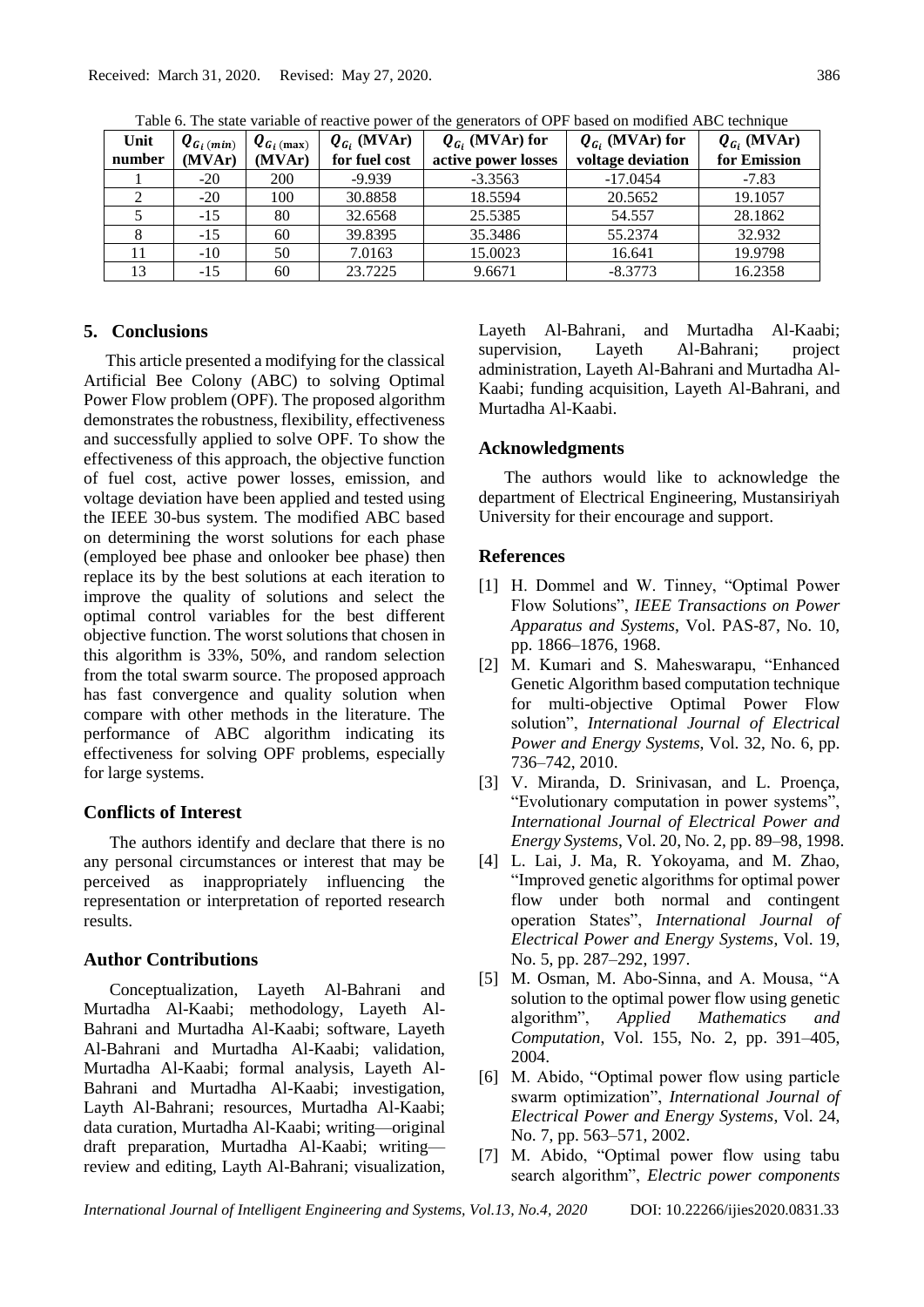*and system*, Vol. 30, No. 5, pp. 469–483, 2002.

- [8] I. Trivedi, P. Jangir, S. Parmar, and N. Jangir, "Optimal power flow with voltage stability improvement and loss reduction in power system using Moth-Flame Optimizer", *Neural Computing and Applications*, Vol. 30, No. 6, pp. 1889–1904, 2018.
- [9] O. Herbadji, L. Slimani, and T. Bouktir, "Optimal Power Flow With Four Conflicting Objective Functions Using Multiobjective Ant Lion Algorithm: A Case Study of the Algerian Electrical Network", *Iranian Journal of Electrical and Electronic Engineering*, Vol. 15, No. 1, pp. 94–113, 2019.
- [10] A. Abou El Ela, M. Abido, and S. Spea, "Optimal power flow using differential evolution algorithm", *Electric Power Systems Research*, Vol. 80, No. 7, pp. 878–885, 2010.
- [11] D. Karaboga, *An idea based on honey bee swarm for numerical optimization,* Technical reporttr06, Erciyes University, Engineering Faculty, Computer Engineering Department, 2005.
- [12] D. Karaboga and B. Basturk, "A powerful and efficient algorithm for numerical function optimization: Artificial bee colony (ABC) algorithm", *Journal of Global Optimization*, Vol. 39, No. 3, pp. 459–471, 2007.
- [13] D. Karaboga and B. Basturk, "On the performance of artificial bee colony (ABC) algorithm", *Applied Soft Computing Journal*, Vol. 8, No. 1, pp. 687–697, 2008.
- [14] B. Basturk, "An artificial bee colony (ABC) algorithm for numeric function optimization", *IEEE Swarm Intelligence Symposium, Indianapolis, IN, USA*, 2006.
- [15] D. Karaboga and B. Akay, "A comparative study of Artificial Bee Colony algorithm", *Applied Mathematics and Computation*, Vol. 214, No. 1, pp. 108–132, 2009.
- [16] M. Ettappan, V. Vimala, S. Ramesh, and V. Kesavan, "Optimal Reactive Power Dispatch for Real Power Loss Minimization and Voltage Stability Enhancement using Artificial Bee Colony Algorithm", *Microprocessors and Microsystems*, Vol. 76, 2020.
- [17] S. M. Rafee and A. S. Reddy, "Enhancing system loadability with multiple FACTS devices using Artificial Bee Colony Algorithm", *EasyChair*, Preprint No. 2069, 2019.
- [18] B. V. Kumar, "Optimal Location of Upfc to Improve Power System Voltage Stability Using Artificial Bee Colony Algorithm", *American Journal of Electrical Power and Energy system*, Vol. 8, No. 2, pp. 42–49, 2019.
- [19] M. Karthikeyan, "Optimal power flow in UPFC

using artificial bee colony and artificial neural network Technique", *International Journal in IT & Engineering*, Vol. 5, No .5, pp. 5–21, 2017.

- [20] M. Abdullah, A. Manan, J. Jamian, S. Jumaat, and N. Radzi, "Gbest Artificial Bee Colony for Non-Convex Optimal Economic Dispatch in Power Generation", *Indonesian Journal of Electrical Engineering and Computer Science*, Vol. 11, No. 1, pp. 187–194, 2018.
- [21] R. Liang, C. Wu, Y. Chen, and W. Tseng, "Multi-objective dynamic optimal power flow using improved artificial bee colony algorithm based on Pareto optimization", *International Transactions on Electrical Energy Systems,* Vol. 26, No. 4, pp. 692–712, 2016.
- $[22]$  X. He, W. Wang, J. Jiang, and L. Xu, "An Improved Artificial Bee Colony Algorithm and Its Application to Multi-Objective Optimal Power Flow", *Energies,* Vol. 8, No. 4, pp. 2412– 2437, 2015.
- [23] M. Chen, "Improved artificial bee colony algorithm based on escaped foraging strategy", *Journal of the Chinese Institute of Engineers*, Vol. 42, No. 6, pp. 516–524, 2019.
- [24] M. Abido, "Environmental/economic power dispatch using multiobjective evolutionary algorithms", *IEEE Transactions on Power Apparatus and Systems*, Vol. 18, No. 4, pp. 1529–1537, 2003.
- [25] L. Al-Bahrani, *Optimal Power Flow (OPF) with different Objective Function based on modern heuristic optimization techniques,* PhD Thesis, University POLITEHNICA of Bucharest, Romania, 2015.
- [26] C. Ravi and C. Rajan, "Emission Constraint Optimal Power Flow using Differential Evolution", *International Journal of Computer Applications*, Vol. 61, No. 13, 2013.
- [27] L. Al-Bahrani and V. Dumbrava, "Optimal Power Flow based on Particle Swarm Optimization", S*cientific Bulletin, Series C Electrical Engineering and Computer Science,*  Vol. 78, No. 3, pp. 253-264, 2016.
- [28] M. Abido and N. Al-Ali, "Multi-objective differential evolution for optimal power flow", In: *Proc. of International Conference on Power Engineering, Energy and Electrical Drives*, Lisbon, Portugal, pp.101–106, 2009.
- [29] A. Shrivastava and H. Siddiqui, "A simulation analysis of optimal power flow using differential evolution algorithm for IEEE-30 bus system", *International Journal of Recent Development in Engineering and Technology*, Vol. 2, No. 3, pp. 50–57, 2014.
- [30] K. Lee, Y. Park, and J. L. Ortiz, "A united